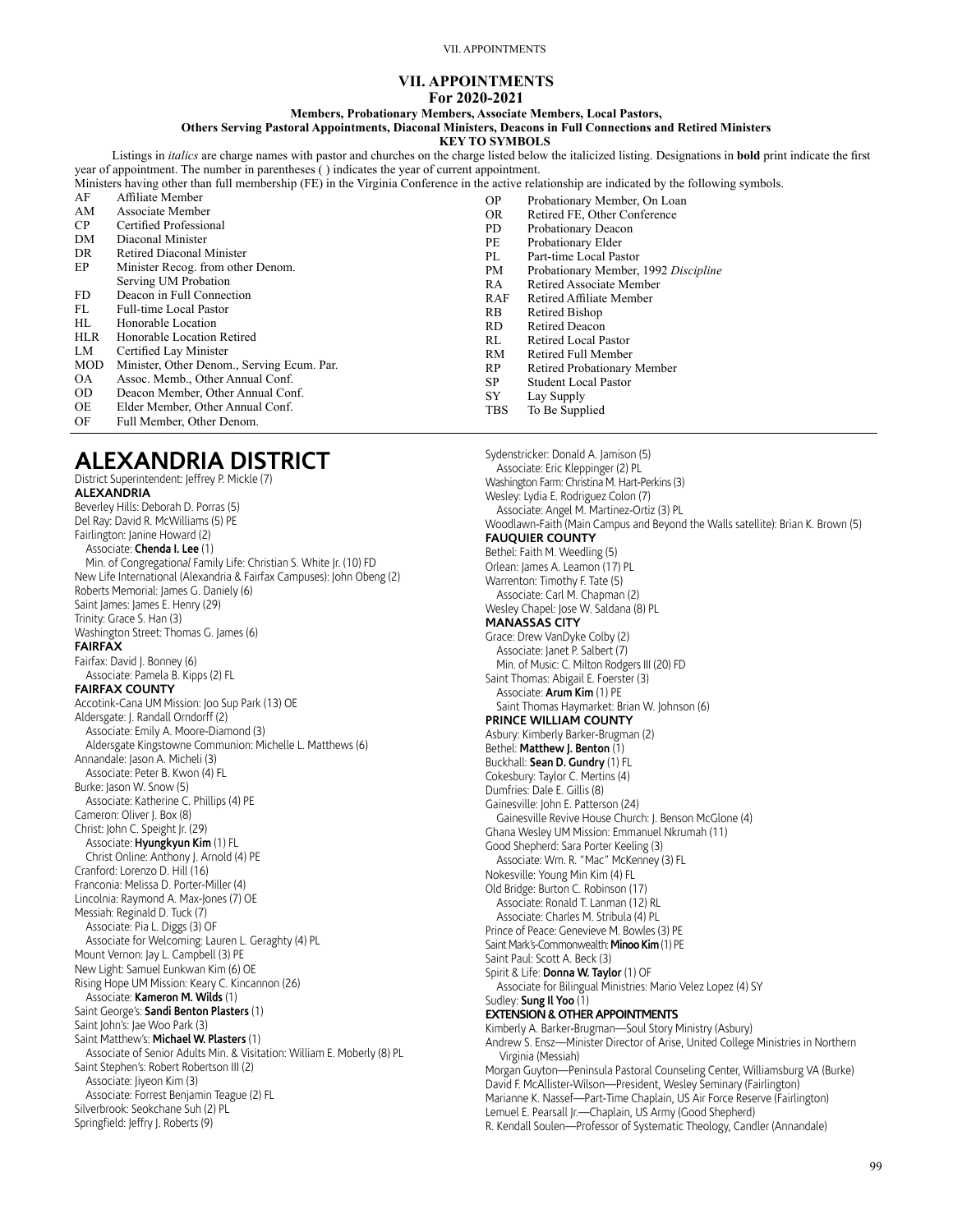# **ARLINGTON DISTRICT**

District Superintendent: Sarah L.K. Calvert (2) **ARLINGTON** Arlington Forest: **William T. Chaney Jr.** (1) OE Arlington Korean: Young Sung Ryu (4) PE Arlington Temple: Alison Rosner Bass (8) Calloway: DeLishia A. Davis (4) OE Calvary: Matthew G. Smith (7) Central: Sarah Harrison-McQueen (7) Minister of Health and Visitation: John H. Conway (5) FD Cherrydale: **Dawn-Marie Singleton** (1) Clarendon: Tracy McNeil Wines (7) Community: R. Carl Ripley Jr. (29) First Vietnamese-American of Greater Washington: Hieu D. Phan (8) Mount Olivet: Edward R. Walker (8) Associate: D. Teer Hardy IV (4) PE Associate: Jeffrey H. Goodman (9) PL Walker Chapel: M. Lynne Alley-Grant (2) **FAIRFAX COUNTY** Andrew Chapel: Matthew B. Sergent (3) Bruen Chapel: Donald Ferris-McCann (2) OE Centreville: William B. Montgomery II (5) Associate: **Martha C. Ringenbach** (1) Chesterbrook: Daniel D. Park (5) Church of the Good Shepherd: Eric Chang-Gyoon Song (5) Community of Faith: Robert E. Vaughn Jr. (23) Culmore: Nelson J. Neil (5) PL Associate: Elizabeth H. Neil (5) PE Dranesville: William E. Heinzman (9) First Korean: Sung Ho Chung (17) OE Floris: Thomas M. Berlin (24) Associate: Barbara Miner (15) FL Associate: Timothy L. Ward (12) Associate: John J. McGlothin (3) FL Associate: Robert N. Riggles (3) FL Friendship: M. Thomas Lott (5) Associate: James E. Harrington (4) PL Great Falls: Livingstone S. Dore (5) Herndon: Jonathan J. Page (3) Associate: **Flor Norris-Hoydilla** (1) PL Korean of Greater Washington: Younghoon Kim (2) OE Associate: Daniel J. Cho (3) OE Associate: Heewon Cho (4) PE Associate: U. Tarah Lee (3) FL Associate: Jong Nam Kim (2) OE Korean of Koinonia: Young Bong Kim (5) Associate: In Yong Chung (4) PE Oakton: **Ashley B. Allen** (1) Pender: **William M. White** (1) Saint Luke's: Aslam Barkat (7) OR Sleepy Hollow: Jennifer L. Ailstock (2) FL Smith Chapel: Ho Kang (3) PL Trinity: **Neil R. Hough** (1) Associate: Eileen F. Gilmer (8) FL Associate: Ki C. Lee (6) United Christian Parish: Co-Pastor ElizabethWilliams (4) MOD Co-Pastor: Marcus Leathers (2) MOD Vale: Jeffrey J. Haugh (7) Deacon: **Joanna S. Dietz** (1) FD Vine: D. Todd Schlechty (12) Associate: Donovan H. Archie (2) FL Wesley: Kyungsuk Cho (5) **FALLS CHURCH** Christ Crossman: Jung Pyo Hong (3) Dulin: M. Davies Kirkland (21) Galloway: James E. Page Jr. (7) FL **LOUDOUN COUNTY** *Aldie-Arcola Cooperative Parish*: Christopher E. Riedel (5) Associate: Richard B. Dawson (5) RL Aldie, Arcola Ashburn Korean: Hyunsik Kang (8) OE Crossroads: David A. Norman (32) Galilee: Jason B. Duley (7) Associate: Geitra J. Mickelson (4) PL Associate: **Stephen M. Hall** (1) RL Pleasant Valley: Eugene Kim (4)

Sterling: **Linda H. Monroe** (1) Associate: Marcela M. Jarman (7) PL **EXTENSION & OTHER APPOINTMENTS** Michelle Holmes Chaney (AF) —Bidistrict (Alexandria and Arlington) Coordinator for Church Revitalization and Leadership Development (Centreville) Tammie E. Crews—Deputy Command Chaplain, US Army, Military District of Washington, DC (Vine) Melissa R. Dunlap—Lead Consultant, Dunlap Consulting (The Vine) Gary L. Hulme—President/CEO and Pastoral Counselor, Pastoral Counseling of Northern VA (Mount Olivet) Sangkeun Kim—Professor of Mission Studies, Theology Department, Yonsei University, Korea (Korean UMC of Greater Washington) Katherine A. Malloy (FD)—Associate for Lifelong Learning, Director of Christian Formation Resources, Virginia Theological Seminary (Floris) Nickie Moreno Howard—Conference Associate Director of Learning (Floris) Elizabeth H. Neil (PE)—Counselor, Pastoral Counseling of Northern VA (Culmore) Charles K. Tran—On Loan: Pastor, Vietnamese Fellowship, San Jose, CA, Cal-Nev Conference (First Vietnamese) Timothy L. Ward—Arlington District Coordinator for Church Development (Floris) **CHARLOTTESVILLE DISTRICT** District Superintendent: Danny J. Kesner (8) **ALBEMARLE COUNTY** Aldersgate: F.W. Giessler II (2) Associate: Julie A. Nitzsche (3) PE Binghams: William R. Payne (18) PL Crozet: Sarah R. Wastella (5) Ivy Creek: Edward F. Rigg (5) *Monacan Trail Cooperative Parish*: Timothy L. Worley (2) FL Batesville, Mt. Olivet, Trinity (N. Garden) Mount Moriah: Alan R. Follett (4) FL Restoration: Gregory E. Miller (4) PL *Southern Albemarle*: Co-pastor: Thomas E. Frost (2) RE Co-pastor: **Roger T. Powell** (1) PL Mt. Zion, Scottsville *West Albemarle*: Benjamin F. Houchens (21) PL Browns Cove, Gentry **AMHERST COUNTY** *Bethany-Sardis*: Robert J. Parks Jr. (2) RE Bethany, Sardis *Mount Pleasant*: Adam J. White (2) Mt. Horeb, Mt. Pleasant, Poplar Wesleyan: **Roger McFadyen** (1) SY **CHARLOTTESVILLE** First: Gary E. Heaton (3) Associate: John Phillip Woodson (5) FL Hinton Avenue: Robert D. Lewis (9) Wesley Memorial: Co-pastor: **Gary E. Heaton** (1) Co-pastor: **John Phillip Woodson** (1) FL **CULPEPER COUNTY** Culpeper: John T. Hemming (2) Associate: Lauren E. Wright (3) PE *East Culpeper*: William Michael Evans (4) FL Hopewell, Richardsville *Little Fork Circuit*: Co-pastor: **Arthur L. Fellows** (1) RLOC Co-Pastor: **Norma Jean Fellows** (1) OR Jeffersonton, Oak Shade, Woodland **FLUVANNA COUNTY** Byrd Chapel: Neil W. McLaughlin (7) FL Cunningham: Amy E. Grant (2) Haden Chapel: George E. Gorman (8) RA Palmyra: George E. Gorman (8) RA Salem: Rebecca L. Trovalli-Cook (2) FL *South Fluvanna*: **Roger T. Powell** (1) PL New Bethel, Seays Chapel, Wesley Chapel **GREENE COUNTY** *Greene*: Samuel R. Plymale (4) FL Mt. Vernon, South River Stanardsville: **Devon M. Earle** (1) Westover: Gayle G. Johnson (3) SY **LOUISA COUNTY** Louisa: David R. Palmer (9) Macedonia: **Seon Hwe Kim** (1) OE *Mineral-Mt. Pleasant*: Larry E. Davies (2) RE

Mineral, Mt. Pleasant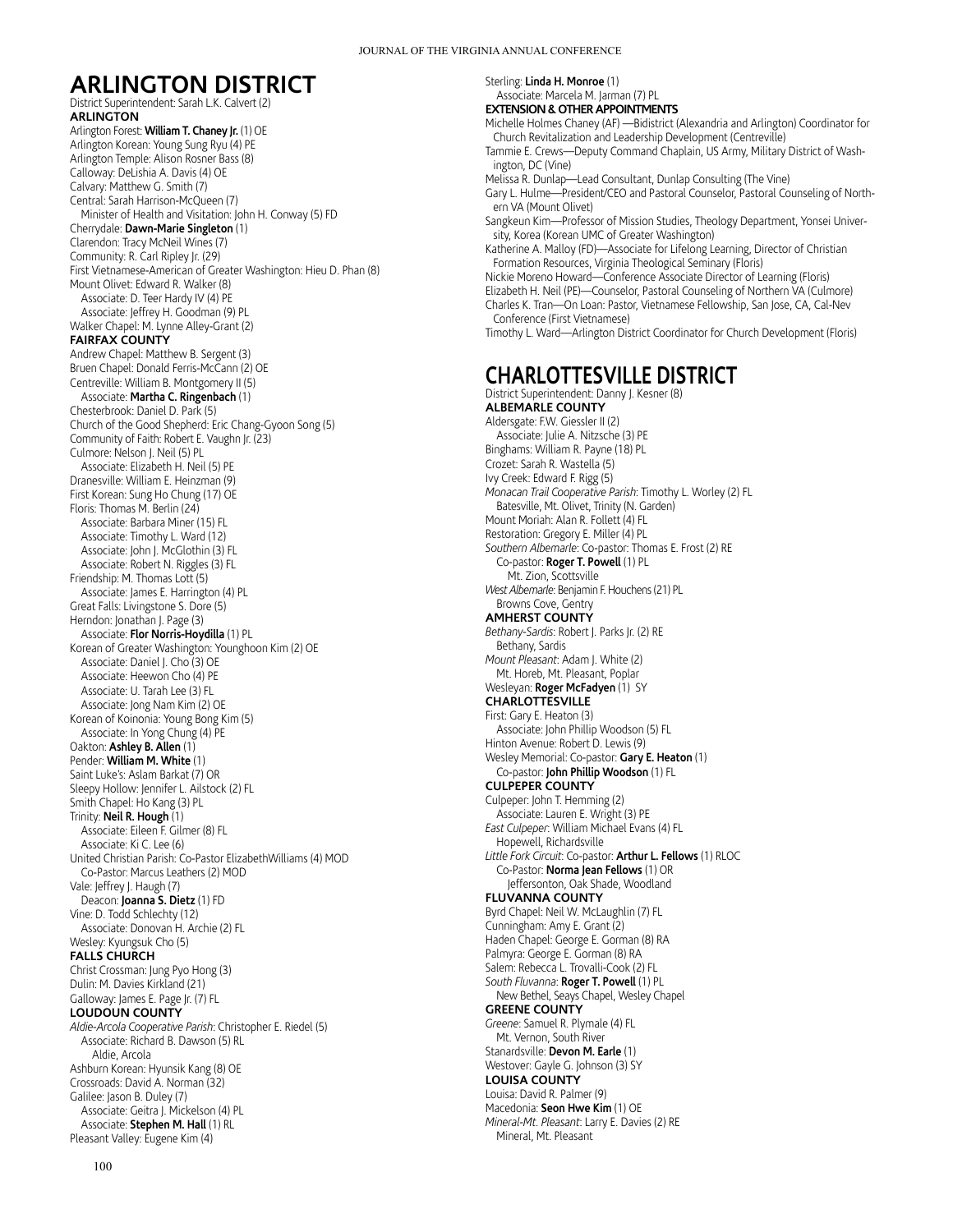*West Louisa*: Jeffrey B. Smith (6) RE Ebenezer, Lasley, Mt. Horeb Zion: Deborah Ann Koontz (3) **MADISON COUNTY** *Bethel-Mountain View*: **Stanley H. Mulford III** (1) RL Bethel, Mountain View *Madison*: Daniel H. Albrant (4) FL Madison, Rose Park *North Madison*: David A. LeFon (8.5) Etlan, Mt. Olivet, Oak Grove *Rapidan*: Richard P. Grendahl (4) FL Bethsaida, Mt. Zion, Walkers **NELSON COUNTY** Bethany (Norwood): Hillary Ann Evans (3) PL Bethlehem: Edwin M. Childress (9) FL Nelson: Elizabeth A. Buxton (2) FL New Faith: Gregory Payne (15) LM Rock Spring: **Elizabeth A. Buxton** (1) FL Rodes: **Elizabeth Petry** (1) SY **ORANGE COUNTY** *Gordonsville*: Penny L. M. Pelter (3) FL Barboursville, Gordonsville *Orange Circuit*: Ralph G. Satter (4) RE Bethlehem, Salem Trinity: Joshua D. Munnikhuysen (3) FL **RAPPAHANNOCK COUNTY** Amissville: Maxine C. Crenshaw (10) RE *Rappahannock*: Jessica Squires Colwell (3) Flint Hill, Sperryville, Willis Chapel **EXTENSION & OTHER APPOINTMENTS** James H. Chandler—360 Intentionality (Cunningham) Deborah E. Lewis—Director & Campus Minister, Wesley Foundation, UVA (Wesley Memorial) Adam James White—Chaplain, Director of Service Learning, and Religion Dept. Chair, Virginia Episcopal School (Wesley Memorial)

# **DANVILLE DISTRICT**

District Superintendent: Denise P Bates (2)

**DANVILLE** *Danville Area Teaching Parish*: Grace Design: Lauren E. Todd (4) PL St. Luke's: Susan M. Hannah (6) *Wesley Chapel-Rock Springs*: Ryan S. Ware (3) PL Rock Springs, Wesley Chapel Fairview: Jennifer D. Coffey (5) Mount Vernon: Jae Wuk Cho (2) OF Trinity: **Barbara A. Cousar** (1) PE **FLOYD COUNTY** Harris Chapel: Marcus C. Wood (14) PL **FRANKLIN COUNTY** Bethlehem: D. Chris Bennett (12) FL *Callaway Cooperative Parish*: Amy E. Pannell (6) Highland, New Hope *East Franklin*: Byung C. Sung (5) OE Crafts, Penhook Fork Mountain: G. David Williams (4) PL Gogginsville: Kathryn F. Budzik (7) FL Pleasant Hill: **TBS** Red Valley: Jaeyong Song (4) Redwood: Co-Pastor: Clayton Payne (2) Co-Pastor: Sarah Payne (2) PE Rocky Mount: William J. Waller (5) Dir. of Music Ministries/Organist: Lynn Meeks (25) DM St. James (Ferrum): Mary S. White (12) RE *Upper Franklin Cooperative Parish*: Anthony C. Budzik (4) FL Flint Hill, Oyler's Chapel, Rehoboth *Washington Cooperative Parish*: Kelvin A. Edwards Sr. (4) FL Associate: Jeffery T. White (4) PL Burnt Chimney, Epworth, Halesford *West Franklin*: Jimmy D Calhoun (2) OF Bethany, Maple Grove **HENRY COUNTY** *Axton:* **Brian R. Mallary** (1) FL Beckham, Carroll Memorial, Irisburg Chatham Heights: Timothy W. Gearheart (2) FL *Fieldale-Mount Bethel Cooperative Parish*: **June C. Carpenter** (1)

Fieldale, Mount Bethel Pleasant Grove: Gi-il "Gil" Lee (5) Smith Memorial: **Daniel W. Guenther** (1) FL Stanleytown: David A. Westmoreland (7) FL *Two County Cooperative Parish*: Laurice F. Jones-Wilks (2) FL Assistant: **Mike Lewis** (1) SY Anderson Chapel, Bethel, Cascade, Granbery, Ridgeway **MARTINSVILLE** First: **Elizabeth A. Foss** (1) Wesley Memorial: Timothy W. Gearheart (6) FL **PATRICK COUNTY** Meadow: John B. Franklin (2) FL Mountain View: Terry F. Martin (16) PL *North Patrick*: **David R. Gaylor Jr.** (1) FL Ross Harbour, Woolwine Patrick: Ronald D Gibson (2) FL Concord, Nettle Ridge, New Hope *Patrick Ecumenical*: Tammy Franklin (2) FL Creasey's Chapel, Fellowship Providence: Keith L. Vernon (7) FL Salem: John B. Franklin (9) FL Stuart: Thomas B. Shepherd (14) **PITTSYLVANIA COUNTY** Brosville: Intek Oh (5) PE *Calvary-Kerns Memorial*: Margaret "Cathy"Roach (2) PL Calvary, Kerns Memorial *Concord-Mt. Pleasant Cooperative Parish*: Tobias B. Lutz (6) FL Concord, Mount Pleasant *Floral Hills-Mt, Olivet Cooperative Parish*: Timothy J. Barth (2) PE Floral Hills, Mount Olivet *Harmony-Swansonville Cooperative Parish*: John Bright (2) Harmony, Swansonville Hopewell: Ronnie Tote (3) SP Oakland: **Amanda B. Harris** (1) FL Watson Mem. (Chatham): Blair O'Quinn (3) FL *Whitmell-St. John's Cooperative Parish*: Wayne C. Moore (6) St. John's, Whitmell **EXTENSION & OTHER APPOINTMENTS** Barry Scott Foster—Pastor, Moravian Church in America, Southern Province (TBD) Ralph K. Hawkins—Professor and Chair, Dept of Religion, Averett University **DIACONAL, DEACONESS & HOME MISSIONER**

# **EASTERN SHORE DISTRICT**

Lynn Meeks (DM)—Rocky Mount UMC, Director of Music Ministries/Organist

District Superintendent: Alexander B. Joyner (7) **ACCOMACK COUNTY** *Accomack Cooperative Parish*: Cathy Lean Fielding (2) OF Drummondtown, Metropolitan *Cashville Cluster*: Roland D. Major (4) PL Andrew Chapel, Leatherbury, Riverview *Adams-Bloxom Mission Cooperative Parish*: Gregory L. Duncan (6) PL Adams, Bloxom Mission *Belle Haven-Bethel*: Paul Donghwan Oh (7) Belle Haven, Bethel Calvary: Barbara Justis (6) LM Christ (Chincoteague): **Jon M. Woodburn** (1) FL *Coastal Charge*: Hodae Kim (3) FL Atlantic, Assawoman, Downings Craddockville: Robert I. Kelly (9) FL Grace (Parksley): **JaeHaeng Choi** (1) *Greenbackville*: **Brenda Lee Laws** (1) FD Signpost, Union *Guilford*: **William H. Sloan** (1) PE Guilford, St. Thomas Hallwood: James R. Maddox (9) RE Market Street: **Heidi M. Bak** (1) OE Melfa: **Barbara L. Parker** (1) PL New Beginnings: Fred O. Okello (4) FL *New Hope*: Kendra S. Powell (2) LM Evergreen, Harborton, Mears Memorial Ocean View: Sallye H. Bowen (16) RE Onley: James D. Canody (2) *Pittsville-Pocomoke-Wattsville*: W. Maury Enright (7) RL Pittsville, Pocomoke, Wattsville Saint John's (Atlantic): Gary C. Miller (34) AM *Sanford-Saxis*: William C. Jefferson (10) PL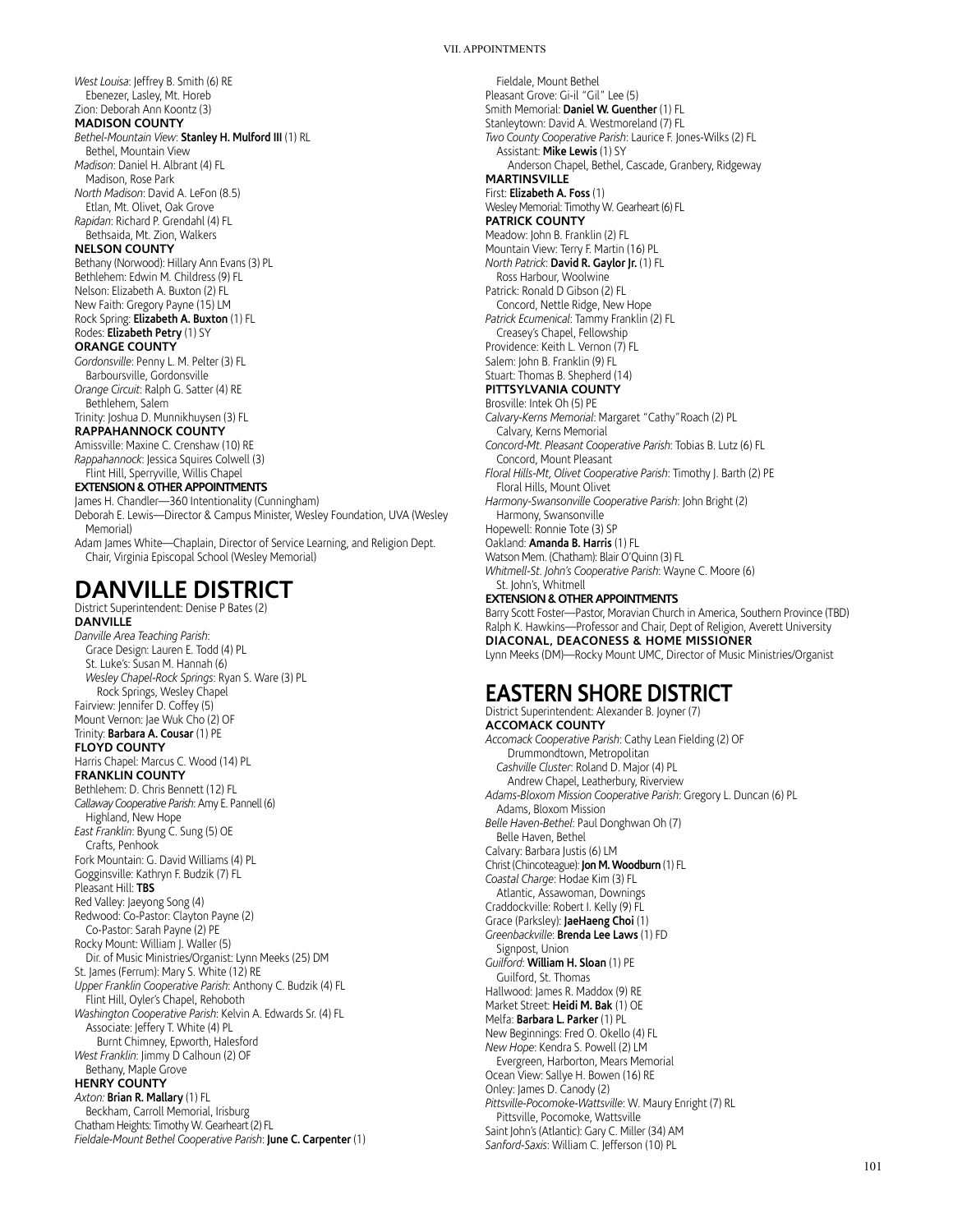Sanford, Saxis *Seaside*: Curtis D. Lucy (5) FL Painter-Garrisons, Smiths Chapel, Oak Grove Snead Memorial (Wachapreague): James S. Nock (15) PL Swain Mem. (Tangier): Charles W. Parks (2) RA Woodberry: E. Wayne Johnson (3) RL **NORTHAMPTON COUNTY** *Cape Charles-Capeville*: **Barbara A. Schweitzer** (1) FL Capeville, Trinity

Cheriton: Virginia Greer (2) FL Epworth (Exmore): Mikang Kim (8)

Franktown: **Ellen W. Comstock** (1) RE Johnsons: Clarence W. Bowen Jr. (22) RE New Mission: Harold E. White Sr. (16) FL **EXTENSION & OTHER APPOINTMENTS**

### Luis E. Alderman—Navy Chaplain (Cheriton)

Verónica Barrell—Executive Director, Una Familia (Market Street) Brenda Lee Laws (FD)—Case Manager, Intellectual Disabilities Services, ESCSB (New Beginnings)

### **ELIZABETH RIVER DISTRICT**

102 District Superintendent: M. Wayne Snead (7) **CHESAPEAKE** Covenant: Hyun "Tommy" Suh (2) FL Deep Creek: **Ryan LaRock** (1) Good Hope: **Abbie Koke** (1) FL Great Bridge: Timothy P. Craig (8) Hickory: Sarah D. Locke (2) Indiana: Waverly "Smitty" C. Smith III (3) RL Impact: **Tracy L. Bass** (1) OE Jolliff: Brandon T. Nichols (3) Assistant to Pastor: James W. Jones (7) LM Messiah: Robert G. Robinson (5) Mount Pleasant: Robert M. Pihlcrantz (15) FL New Creation: C. Randolph Duncan (6) Associate: Spencer T. Black (2) FL Oak Grove: **Michael L. Whaley** (1) Oaklette: Timothy D. Hazlett (10) Portlock: Andrew H. Schwartz (4) FL Resurrection: Jesus N. De Los Santos (5) OE Saint Paul's: Thomas L. Mercer Sr. (2) RE **CURRITUCK COUNTY, NC** Knotts Island: Diana L. Johnson (9) PL **NORFOLK** Aldersgate: Lee J. Crosby (5) FL Christ: Derek P. Koolman (9) Epworth: **Saunnie Butts** (1) FL First: Megan J. Saucier (3) Ghent: Melody P. Tanner (6) Larchmont: Scott M. Rimer (14) Associate: Randall T. Timmerman (5) Miles Memorial: David A. Goodpasture (5) Norfolk: Sherry L. Daniels (15) Associate: Carolyn J. Graves (10) PL Norview: Paul L. Phillips (3) RE The Garden: **Brian Boettcher** (1) PE Wesley Grace: J. Robert Berghius (3) **PORTSMOUTH** Centenary: John W. Cole II (7) *Community-St. Mark*: R. Kirk Culpepper (19) FL Community, Saint Mark Crossroads: Camille Pentsil (2) OE Monumental: H. Celeste Heath (3) Saint Andrew's: James Bowers (3) PE **SUFFOLK** Beech Grove: **Andrew J. Ware** (1) Ebenezer: Won Gyu Lee (5) Virginia Korean: Seong Uk Hong (2) FL English Pastor: Bonnie J. Whitehurst (7) SY Wesley Chapel: Devon M.K. Blair 3) FL **VIRGINIA BEACH** Baylake: Clark D. Cundiff (6) Bethel: Barbara J. St. Jean (7) PL Charity: David Ryu (5) FL Community: Matthew Meisenhelter (4) Courthouse Community: Elizabeth S. Anderson (5)

Foundry: Matthew G. Potter (2) PE Francis Asbury: Edward S. Martin Jr. (12) Haygood: Tammy L. Estep (7) Heritage: Michelle D. Louk (5) Light of Hope: David L. Cunningham (3) Lynnhaven: Brandon P. Robbins (3) Memorial: David J. Jimenez-Cardenas (2) FL Nimmo: Amanda S. Webber (2) Saint Andrew's: Jeffrey A. Witt (5) Salem: Nancy M. Vaughan (3) PE Sandbridge Community Chapel: Mary Sullivan-Trent (4) Tabernacle: **Christa M. Springstead** (1) Thalia: E. Joseph T. Varner (5) The Gathering at Scott Memorial: Stephanie Kimec Parker (2) Virginia Beach: Mark A. Miller (4) **EXTENSION & OTHER APPOINTMENTS** Rebecca L. Copeland (PD)—Assistant Professor of Theology at Boston University School of Theology (Virginia Beach) James R. Driscoll—Chaplain, Chesapeake Regional Hospital (ER) & Special Assistant to President, Wesley Theological Seminary (Great Bridge) Brandon L. Gilmore— On Loan Pleasant Grove TN Conference Rachel Gilmore—Discipleship Ministries, Path One (The Gathering at Scott Mem.) Jessica L. Hargrove (FD)—Executive Assistant, Alicia's Place (Great Bridge) Anne West Kesner (FD)—Chaplain, Children's Hospital of the King's Daughter (Haygood) Joel M. LeMon—Associate Prof. of Old Testament, Candler School of Theology, Emory University (Ebenezer) Kwon Hong "Moses" Min—On Loan to Korean Methodist Church/Manna Korean Methodist Church (Va. Korean) Brent M. Seusy—Peninsula Pastoral Counseling Center & Churchland Psychiatric Associates (New Creation) Jason C. Stanley (FD)—District Church Revitalization Coordinator, Elizabeth River District (First, Norfolk) Randall Timmerman—Ignite Wesley Foundation at ODU (Larchmont) Gregory B. West—General Evangelist, Life in His Name, Inc. (Lynnhaven) **DIACONAL, DEACONESS & HOME MISSIONER** Laarni S. Bibay (DC)—Children Health Advocate/Medical Mission Project Coord., Tidewater Pediatrics, Portsmouth (Resurrection) Anselma "Emma" Samson (DC)—Coordinator for Leadership Development for Church and Community, Resurrection UMC (Resurrection) **FARMVILLE DISTRICT** District Superintendent: Denise P. Bates (2) **AMELIA COUNTY** *Amelia*: Calvin "Callie" Walker (5) PL Trinity-Latino: Ivelisse M. Torres (3) PL Tabernacle, Trinity Journey: **Elizabeth "Betsey" L. Davis** (1) SY *North Amelia*: Linda D. Hudgins (3) FL Epworth, Jetersville, Salem **APPOMATTOX COUNTY** Memorial: **Norman L. Ramsey III** (1) *New Pamplin*: John M. Kelley (2) FL

Evergreen, Piney Ridge Pamplin-Pamplin City: **Phillip P. Urban** (1) SY **BRUNSWICK COUNTY**

Brodnax: Co-Pastor, Paul A. Beighley (9) RE Co-Pastor: **Jennifer H. Greer** (1) SY Bethany, Brodnax

Lawrenceville: Cecelia R. Brooks (2) OE

*North Brunswick*: Benjamin H. Taylor III (8.5) PL

Antioch, Lebanon Prospect: Kenneth L. Thrasher (14) FL

Associate: **Pamela S. Pickard** (1) PL

*South Brunswick*: Randall S. Williams (6) FL Olive Branch, Rock

*West Brunswick*: Hyo Gyum "James" Kim (4) OE Bethel, Macedonia

### **BUCKINGHAM COUNTY**

*Buckingham*: Evelyn L. Penn (2) FL Browns Chapel, Hanes Chapel, Rocky Mt. *Dillwyn*: Billy E. Swan (14) FL Bethel, Salem, White Hall *James River*: Paul D. Larrimore (3) FL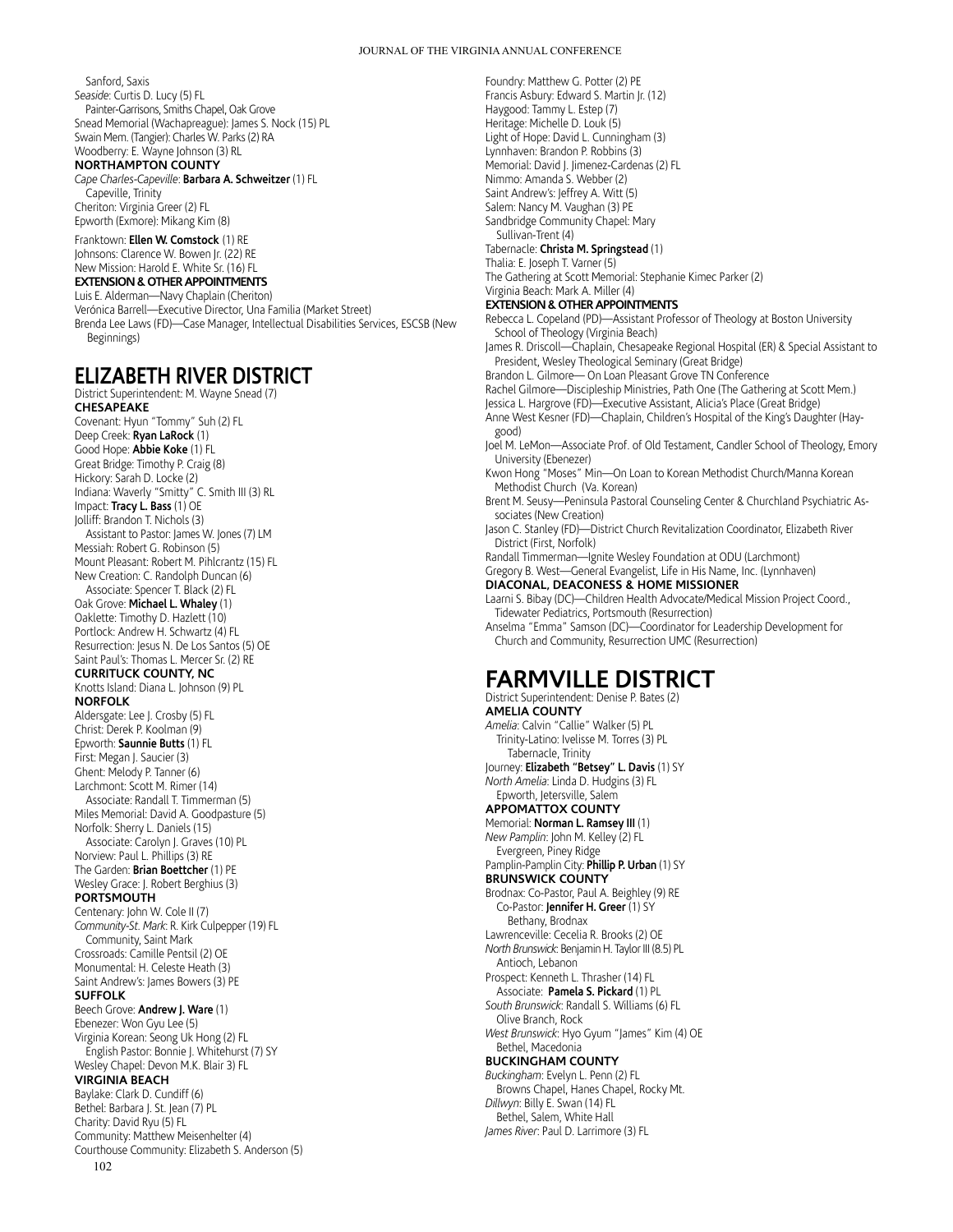Arvonia, Centenary, Glenmore *West Buckingham*: George K. Schaefer (5) PL Mt. Tabor, Trinity, Woodland **CHARLOTTE COUNTY** Centenary (Madisonville): **Paul S. Baker** (1) RE *Charlotte*: Christine L. Ridings (3) FL Charlotte C.H., Hebron, Lebanon, Mt. Calvary Keysville: Ohhwan "Freedman" Kim (4) FL *Mt. Carmel-Phenix*: Michael W. Teixeira (18) FL Mt. Carmel, Phenix *New Hope-Southall Memorial*: Song "Philip" Hong (4) OE New Hope, Southall Memorial **CUMBERLAND COUNTY** Antioch: Justin A. Hicks (2) PE *Cumberland*: Jerry E. Drinkard Jr. (6) PL Hobsons Chapel, Payne Memorial Oakwood: **R. Glenn Rowley** (1) OR Thomas Chapel: Richard L. Bucher (15) RL **HALIFAX COUNTY** Cherry Hill: Patricia L. Neilsen (8) RL *East Halifax*: Kerry L. Halbert (7) OF Clover, Scottsburg *Glenwood*: Betty D. Marshall (4) RL Glenwood, Olive Branch *Halifax-Union Cooperative Parish*: Kenneth T. Decker Jr. (4) FL Halifax, Union Main Street: **Bobbie J. Henley** (1) McCanless Memorial: **Bonnie G. Pizzeck** (1) RL *McKendree-Asbury*: Kenneth E. Hanson Jr. (2) RL Asbury, McKendree Mount Cana: A. Randolph Holmes (16) FL Mount Laurel: Don R. Pizzeck (19) Shady Grove: **Johnny R. Tucker** (1) FL *South Halifax*: **Robert F. Hardy IV** (1) RL Cedar Grove, Harmony **LUNENBURG COUNTY** Kenbridge: **Rachel G. Plemmons** (1) PE *Lunenburg*: Michael G. Day (2) RL Antioch, Williams Plantersville: Ralph 'Red' L. Moore (17) LM Victoria: J. Randall Kiel (3) FL **MECKLENBURG COUNTY** Boydton: Raleigh M. Felton III (2) PL Centenary (Chase City): Michael C. West (2) PL Easters: Jeffery P. Clemens (4) RL Jamieson Memorial: Samuel S. Chung (2) OE LaCrosse: Jerry B. Malone (5) PL *Lakeland*: William A. Greer (2) FL Kingswood, Rehoboth *North Mecklenburg*: Michael D. Blythe (2) OF Salem, Shiloh *Providence-Trinity*: **Joseph H. Plemmons** (1) SY Providence, Trinity (South Hill) Rehoboth: Raleigh M. Felton III (2) PL Sardis: Robert E. Dowling (2) RLOC South Hill: Brian D. Siegle (6) Union Chapel: John E. Conner (8) RE *West Mecklenburg*: James H. Fry III (3) PL Ephesus, Fields, Friendship Zion: Robert I. Ledbetter (5) LM **NOTTOWAY COUNTY** *Burkeville*: **Jung Ho "John" Kim** (1) OE Bethel, Wards Chapel Crenshaw: Nadeem A. Khokhar (3) FL Crewe: Laney S. Spigener Jr. (3) *East Nottoway*: Randy L. Baisey (3) FL Butterwood, Grace, Rocky Hill *Nottoway*: Dan E. Walker (4) RL Bethel, St. John's *Nottoway-Lunenburg*: Michael A. Johnson (8) FL Laurel Hill, St. Mark's, Thrifts Chapel **PRINCE EDWARD COUNTY** Farmville: **Susie H. Thomas** (1) OE Min. of Youth: Lyndsie N.K. Blakely (9) FD Meherrin: **Phillip P. Urban** (1) SY *Prince Edward*: Patricia C. Kelley (2) FL

Beulah, Mt. Harmony, Mt. Pleasant *Prospect*: **Loretta A. Benninghove** (1) RE Olive Branch, Prospect, Smyrna **EXTENSION & OTHER APPOINTMENTS** Charles F. Baber Jr. (FD)—On Loan: Youth Minster, University UMC, North Carolina Conference (Oakwood) Justin A. Hicks (PE)—Campus Minister/Director, Wesley Foundation, Longwood and Hampden-Sydney (Farmville) Tasi B. Perkins—Student, Ph.D., Georgetown Univ., DC (Buckingham) T. McKennon Shea Jr.—Assistant VP of Development, High Point Univ. (Farmville)

# **HARRISONBURG DISTRICT**

District Superintendent: Victor R. Gomez (3) **AUGUSTA COUNTY** *Annex-Crimora*: Gayle Thornberry (6) Annex, Crimora Bethany: Susan M Reaves (2) *Harriston-Mt. Bethel*: I. Cameron Carte (6) PL Harriston, Mt. Bethel Mount Pisgah: **C. Edward Pruitt** (1) RE Congregational Care & Visitation: P. Mardy Marston (10) LM Mount Zion (Mt. Solon): A. Al Tuten (5) PL New Hope: Michael B. Reaves (2) Parnassus: Victoria L. Barb (9) PL Sangersville: Gary M. Monroe (10) PL Verona: Robert J. Weeks (10) Aisle 7 Fellowship: Shawna N. Hiner (3) FL Weyers Cave: **James A. Harris** (1) RE **HARRISONBURG** Asbury: Stephen D. Hay (8) Associate: Robert E. Talbott (12) FL John Wesley: Costella Forney (3) PL Otterbein: Adam L. Blagg (7) Associate: Faith E. Fowler (3) PL RISE: Amanda Miller Garber (11) **PAGE COUNTY** Luray: Erich D. Bennett (10) Page: Laura Whittle Stratton (8) *Shenandoah*: **Joseph H. Amend III** (1) LM Christ, Fields *Shenandoah Circuit*: Ellen H. Martin (12) PL Grove Hill, Oak Grove Stanley: Anne M. Sisson (4) FL **ROCKINGHAM COUNTY** *Blue Ridge*: Richard R. Robertson (4) FL Assistant: **Edward L. Steele** (1) SY Furnace, Hensley, Jolletts, Mt. Pleasant Bridgewater: **Steven E. McMillion** (1) Associate: **Jonathan J. Lamb** (1) PE Clover Hill: Sarah C. Bailey (3) FL Dayton: Jennifer L. Day (2) Elkton: Debra A. Powell (4) Evangelical: Kyle M. Bomar (2) OP *Fellowship-Linville-Edom*: Patricia M. Meadows (2) RE Edom, Fellowship, Linville First (Timberville): Daniel K Purdom Jr. (2) FL *Fulks Run*: **Margaret M. Packard** (1) RL Caplingers, Mt. Carmel, Riverside Grottoes: Brian E. Posey (7) Keezletown: T. Joel Robinette (9) *Massanutten*: B. Kaminer (Kam) Stabler (2) FL East Point, Mt. Zion, St. Peter's, Trinity McGaheysville: Kotosha Griffin (2) Mount Clinton: Kevin C. Poeckert (4) FL *Mount Crawford*: Bertrand Griffin II (2) OE Mt. Crawford, Mt. Sidney Mount Horeb: **Gordon K. Meriwether** (1) RL Mount Tabor: Kevin D. McMullen (3) FL *Mountain Valley-Cedar Grove*: Eduardo Carrillo (2) PE Cedar Grove, Mountain Valley Port Republic: James W. Joyner (7) St. James (Pleasant Vly): Carrie L. Talbott (8) FL St. Paul: Sue H. MacTavish (4) RL *Singers Glen*: Debra C. Cline (4)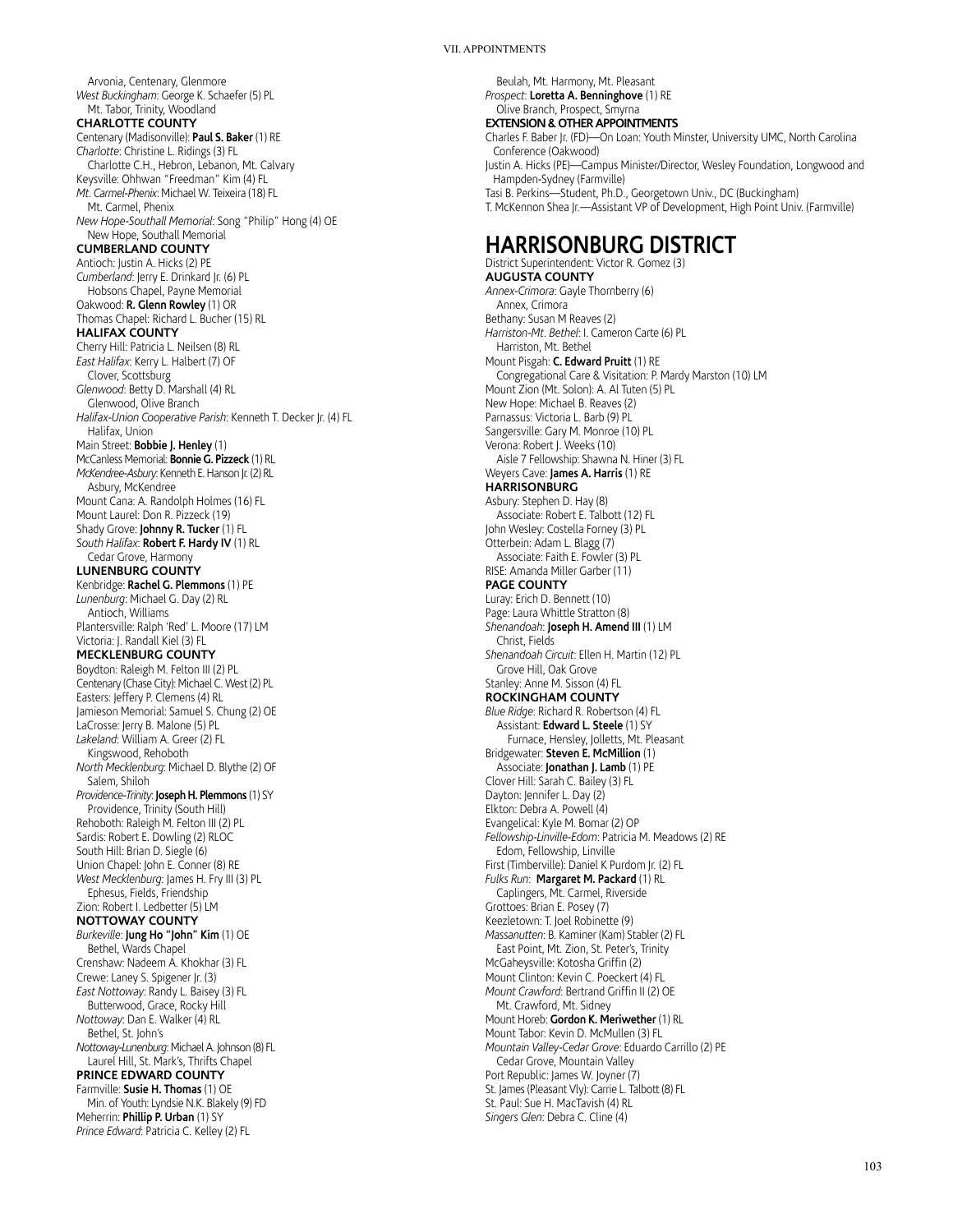**GREENSVILLE COUNTY**

Cherry Grove, Donovan Memorial Sunset Dr. (Broadway): E. Thomas Murphy Jr. (5) RE Vision of Hope: David M. Burch (15)

#### **SHENANDOAH COUNTY**

*Christian Newcomer*: Luther Edwin "Nip" Crites Jr. (12) OE Christian Newcomer, Mt. Hebron

*Columbia Furnace-Union Forge*: W. Glen Early (6) AM Columbia Furnace, Union Forge

*Edinburg*: **Terry L. Hendricks** (1) St. John's, Wesley Chapel

*Fort Valley*: John W. Senters (5) PL Oak Level, White Chapel

Manor Memorial (New Market): **Stephen R. Creech** (1) *Mount Jackson*: **Eugenie Finn-McKenzie** (1) RE

### Mt. Jackson, Quicksburg

*Mt. Olive-Shiloh*: David Nesselrodt (2) RE Mt. Olive, Shiloh

*Mount Pleasant*: F. Darlene Wilkins (6)

Assistant: Lisa Coffelt (6) LM

 Hawkinstown, Mt. Clifton, Mt. Hermon, Otterbein Chapel *Shenandoah Valley*: W. Todd Gess (2.5) PL

Mt. Zion (Strasburg), Mt. Zion (Woodstock)

Strasburg: John B. Haynes Jr. (7) Toms Brook: Stanley A. Thompson (6)

Woodstock: **Keon Huh** (1)

### **EXTENSION & OTHER APPOINTMENTS**

Thomas W. Crosby—Executive Director, Camp Overlook (Sunset Drive) Julie Ann Haushalter—Director, Lavender Center for Education and Retreats (Vision of Hope)

Shin Woo Hong—On Loan, Pastor, Bupyeong Korean Methodist Church (New Hope) Courtney C. Joyner—EMS Wesley Theological Seminary Liaison to United Methodist Students (Port Republic)

D. Brent Levy—On Loan: Christ UMC (Chapel Hill), North Carolina Conference Gordon K. Meriwether III (RL)—District Director of Congregational Vitality

### **JAMES RIVER DISTRICT** District Superintendent: Sylvia S. Meadows (3)

**BRUNSWICK COUNTY** *Brunswick*: Ruth A. Collins-Dinger (9) RL

Edgerton, Pelhams, Pleasant Grove *Philadelphia*: **Kyle Bass** (1) SY Ebenezer, Matthews Chapel, Philadelphia **CHESTERFIELD COUNTY** Bermuda Hundred: Michael Dettmer (5) Bethia: **Jacob H. Sahms** (1) Centenary: **John R. Hall Sr.** (1) RA Chester: Clara P. Gestwick (3) Associate: **Chad T. Beck** (1) FL Ettrick: Bobby H. Lamb (11) RA Hopewell: **Robert A. Moseley Jr.** (1) FL Ivey Memorial: Anita E. Mays-Lucord (4) Matoaca: Richard S. Gordon (10) Trinity: C. Alan Layman (2) Associate: Herbert Brynildsen (2) FD Wesley Chapel: **Patrick S. Pillow** (1) PE Woods: **Mark D. Richardson** (1) **COLONIAL HEIGHTS** Highland: Joseph T. Carson III (4) Assistant: **E. Susanna Tolbert** (1) SY Wesley: Brian J. Simmons (2) Associate: Joellen M. Simmons (2) PE **DINWIDDIE COUNTY** Asbury: S. Karen Workman (14) FL Carson: Mary K. Dadisman (3) Kenwood: Melody A. Duncan (3) FL Lebanon: **Seung Hae Yoo-Hess** (1) Ocran: Timothy A. Beck (2) Rocky Run: Bryan L. Carper (5.5) PL *South Dinwiddie Hope*: S. Ray Watson (6) RL Mansons, Mount Olivet *Twin Grove*: Michael Tolbert (4) FL Oak Grove, Smiths Grove *West Dinwiddie*: Pennie M. Foy (3) PL Corinth, Trinity, White Oak **EMPORIA** Main Street: Thomas E. Durrance (5)

104 Monumental: **Richard C. Franklin Jr.** (1) PL

Centenary (Jarratt): **Donna Smith** (1) AM *Greensville*: R. Shaun Smith (2) FL Independence, Mt. Pleasant **HOPEWELL** First: **Scott R. Honaker** (1) FL Wesley: **Maggie L. Hasselbach** (1) FL **PETERSBURG** Saint Mark's: Joellen M. Simmons (2) PE Trinity: **Craig A. Buxton** (1) RHL Washington Street: Thomas F. Lester (5) PL **PRINCE GEORGE COUNTY** *Prince George Cooperative Parish*: Michael Baugham (6) FL Associate: Deborah F. Baugham (4) PL Blandford, Gary's, Salem *Prince George*: Gilbert M. Elder (8) FL Newville, Salem Sycamore: DeWayne A. Duncan (8) Trinity (Disputanta): Theresa M. Swindell (2) PL **SOUTHAMPTON COUNTY** *Boykins*: **Garland K. Hines Jr.** (1) RE Boykins, Branchville, Persons *Capron*: Frederick C. Brockhausen III (3) FL Capron, Drewryville, Joyner, Vincents Grv Courtland: William L. McClung Jr. (3) Grace Memorial: **Darwin G. Edwards** (1) RL High Street: Nathan A. Decker (6) *Newsoms*: Penny G. Rasnake (3) FL Barnes, Newsoms **SUFFOLK** Magnolia: Sheena A. Laine (2) FL Main Street: Richard L. Meiser Jr. (3) Oxford: Rita Kanten (4) RL Providence: **Lisa S. Meyers** (1) FL Somerton: John E. Meservey (3) RL Whaleyville: John E. Meservey (8) RL **SURRY COUNTY** *Surry*: **Joseph D. Carson** (1) RE Oak Grove, Surry **SUSSEX COUNTY** Concord: Barbara D. Lewis (2) FL Fort Grove: R. Shaun Smith (4) FL Lebanon: Donna B. Smith (6) AM *Rocky Hock-Ivor*: Clifton D. Fritzinger (11) PL

Ivor, Rocky Hock Sharon: **Tammy Cox** (1) SY Wakefield: Glenn Riggs (5) FL *Waverly-Carsley Cooperative Parish*: Steven C. Snodgrass (2) FL

### Carsley, Waverly **EXTENSION & OTHER APPOINTMENTS**

Andrew H. Book—James River District Director of Congregational Excellence Jasmyn Graham (FL)—Director, Wesley Foundation, Virginia State University (Ettrick) J. Stanley Hargraves—Registrar, Union Presbyterian Seminary (Chester) Anthony Hunley (AF)—Chaplain, U. S. Army, Fort Lee, Virginia (Indiana Conference) Robin C. Moore (FL)—Director of the Spiritual Care Program, Jackson-Feild Homes (Concord)

Donna B. Smith (AM)—Chaplain, Greensville Correctional Center (Lebanon, Sussex) R. Shaun Smith (FL)—James River District Construction Manager (Lebanon, Sussex) John D. White (FD)—Autism Teacher, Chesterfield County Schools (Chester)

# **LYNCHBURG DISTRICT**

District Superintendent: Scott E. Davis (5) **AMHERST COUNTY** Amelon: Mark A. Tinsley (3) OF Emmanuel: Nancy Coleman Johnson (8) FL *Mt. Tabor-Smyrna*: Joyce G. Austin (13) LM Mt. Tabor, Smyrna **APPOMATTOX COUNTY** *Appomattox Circuit*: John E. Flood (3) FL Mt. Comfort, Trinity Bethel: James W. Martin (2) SY **BEDFORD** Main Street: **Dawn M. Compton** (1) FL Associate: William P. Greer (5) RL **BEDFORD COUNTY** *Bellevue*: Riley R. Smith Jr. (2) RE Bethany, Oakland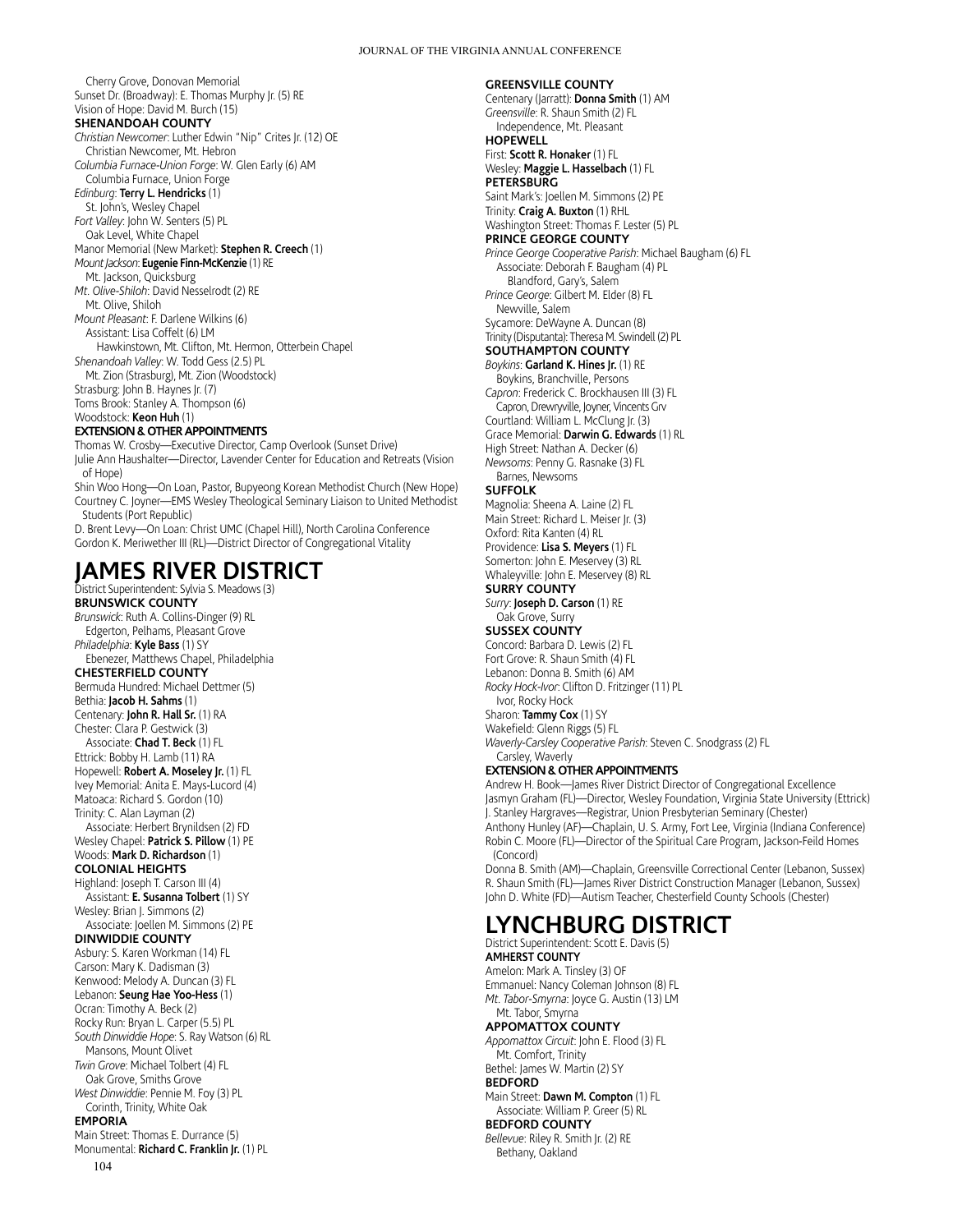#### VII. APPOINTMENTS

*Bethesda-Patmos Cooperative Parish*: Claire Miller (2) FL Bethesda, Patmos Bethlehem (Moneta): David W. Lord (14) Associate: Susan M. Hughes (4) FD *Center Point-Salem*: William R. Clark (9) PL Center Point, Salem Cove: Barbara Gail Mabe (2.5) SY *Ebenezer-Otterville:* Mark A. Wilkerson (16) LM Ebenezer, Otterville *Emmaus-Leesville*: Edward F. Sheehan (8) FL Emmaus, Leesville Epworth (Thaxton): **G. Jack Davis** (1) FL *Forest-Forest Road Cooperative Parish*: Sue W. Keen (3) FL Forest, Forest Road *Kelly Circuit*: Mark W. Tucker (5) PL Assistant: D. Elaine Brown (2) SY Mt. Zion, New Hope Lebanon: Ronald T. Davidson (2) RE Mountain View: Steven L. Propst (12) *Otter*: **Russel K. Alden** (1) PL Ephesus, Nicopolis *Peaksview*: Russel K. Alden (5) PL Hickory Grove, Wilsons *Shiloh-Mt. Olivet Cooperative Parish*: Charles E Johnson Jr. (9) PL Mt. Olivet, Shiloh Union: Denny Van Aalsburg (4) SY **CAMPBELL COUNTY** Bethany: Jennifer Vestal Moore (6) FL Brookneal: Willie B. Guill (4) RE Calvary: Michael W. Miller (12) PL *Concord Cooperative Parish*: Rick Duncan (2) OR Bethlehem, Early's Chapel *Huddleston-Mt. Horeb*: Jane L. Whitehead (4) PL Huddleston, Mt. Horeb Indian Hill: James D. Stevens (7) ROF Lane Memorial: Benjamin E. Horrocks (5) Mt. Zion: Steve Kidd (3) SY Mead Memorial: **Royce E. "Chip" Jones Jr.** (1) SY Mount Hermon: **Jeongseung Lee** (1) OE *New Hope-Sharon*: **Richard H. Ecklund** (1)RE New Hope, Sharon *Providence-Whites*: **TBS**  Providence, Whites Rustburg: L. Raymond McGarr (2) Salem: Charles E. Schooler (23) FL Timberlake: Bradley A. McMullen (5) Associate: Matthew B. Laskey (3) FL Wesleybury: William A. Smith (9) SY *West Campbell*: **Yusang Chung** (1) OE Evington, Lambs **LYNCHBURG** Boonsboro: Bart A. Fletcher (2) Centenary: Michelle Mee-Hye Kim (2) Chestnut Hill: Elizabeth W. Ecklund (5) *Christ's Community Fellowship-Monroe*: Yosep Nam (4) FL Christ's Community Fellowship, Monroe *Court Street-Marsh Memorial*: William Turner Burleigh (13) FL Court Street, Marsh Memorial *Fairview-New Bethel*: Phillip C. Showers (14) FL Fairview, New Bethel Fort Hill: Marc D. Brown (2) RE Heritage: Amy Beth Coleman (2) Associate: Robert F. Michalides (4) FL Jackson Street: Reason A. Chandler (8) FL Peakland: John N. Vest (8) Associate Minister of Discipleship: **Andrew C. LaBar-Dietz** (1) PD Tyreeanna: James W. Martin (21) SY **PITTSYLVANIA COUNTY** Anderson Memorial (Gretna): R. Douglas Gunsalus (2) RE *Fowler Memorial*: Debra A. Straughter (3) RL Bethany-Ebenezer, Mt. Airy Hurt: James F. Brown (2) RL *Mount Airy*: Kyle D. Uselton (6) SY Providence, Republican Grove, St. Andrew *New Bethel-Motley*: M. Stephen Morris (5) FL Motley, New Bethel

*Payneton-Siloam*: Daniel R. Dibble (2) PL Payneton, Siloam *Smith Mountain*: Mt. Zion: Rodney Newbill (5) SY New Ridgeway: Ricky R. Scott (5) SY Zion: David P. Edinger (6) FL **EXTENSION & OTHER APPOINTMENTS** Dori Baker—Senior Fellow for Research and Learning at the Forum for Theological Exploration (Peakland) Benjamin D. Burks—Executive Director, Brandon Oaks (Bethlehem) Susan M. Hughes (FD)— Program Director, New Tomorrows, Lake Christian Ministries (Bethlehem) Leigh Anne Taylor (FD)—Revitalization Coordinator, Lynchburg District (Fort Hill)

# **RAPPAHANNOCK RIVER DISTRICT**

District Superintendent: Charles F. Ledlum-Bates (2) **CAROLINE COUNTY** Bethel: Mark Roscoe (3) PL Bowling Green: **Lynn M. Barbour** (1) SY *Caroline*: Mark A. Lawrence (8) PL Mt. Vernon, St. Paul's Hopewell: **Jack T. Bailey** (1) FL Rehoboth: Christopher Watson (6) PE Shiloh: Jarvis Bailey (5) PL Wrights Chapel: Charles Tillapaugh (29) **ESSEX COUNTY** Essex-King & Queen: George M. Warner Sr. (6) Lebanon, Providence, Trinity Tappahannock Memorial: **Rebecca L. Minor** (1) **FAUQUIER COUNTY** *Cedar Run*: J. Stephen Little Jr. (10) FL Trinity, Wesleyan Grace (Hartwood): Larry Jent (2) Liberty: **Bradford L. Phillips** (1) RE Midland: Barbara H. Jamieson (8) RL Morrisville: Elizabeth S. Glass (7) Mount Horeb: Gayle D. Porias (11) Remington: Donald E. Williams (2) FL **FREDERICKSBURG** Fredericksburg: Gina Anderson-Cloud (3) Associate: Joshua M. Hagstrom (3) FL Associate Pastor for Congregational Care: James A. Ginther (1.6) PE Associate Pastor for Micah Engagement & Community Care: **Chelsea A. Morse** (1) PL Hillcrest: Justin L. Williams (11) FL **KING AND QUEEN COUNTY** Mizpah: Stephen C. Hundley (2) RE Shepherds: Stephen C. Hundley (2) RE **KING GEORGE COUNTY** Dahlgren: Thomas G. Lee Sr. (6) Fletchers Chapel: Barry L. Burkholder (2) Trinity: **Robert A. Almy** (1) **KING WILLIAM COUNTY** Epworth: Jonathan B. Baker (9) PL McKendree: Betty Jo Sims (4) RL **LANCASTER COUNTY** Asbury: **Brant K. Hays** (1) RE *Bethel-Emmanuel*: Tae Won Kang (5) Bethel, Emmanuel Irvington: Jesse C. Blythe (3) PL Kilmarnock: Penny P. Cory (8) White Stone: L. Bryan McClain (13) **NORTHUMBERLAND COUNTY** Bethany (Reedville): Derek E. Tomek (4) FL Bluff Point: **Brant K. Hays** (1) RE Galilee: Carl L. Perez (6) Heathsville: **Ilgha Monga Ilunga** (1) OE Henderson: Han Yi (3) FL Melrose: Kathy B. Gochenour (5) *Mila-Wicomico*: Donna M. Blythe (13) PL Mila, Wicomico *Northumberland*: John C. Wright (4) FL Afton, Fairfields Rehoboth: Donna M. Blythe (9) PL **RICHMOND COUNTY** *Richmond*: MiRhang Baek (2) PE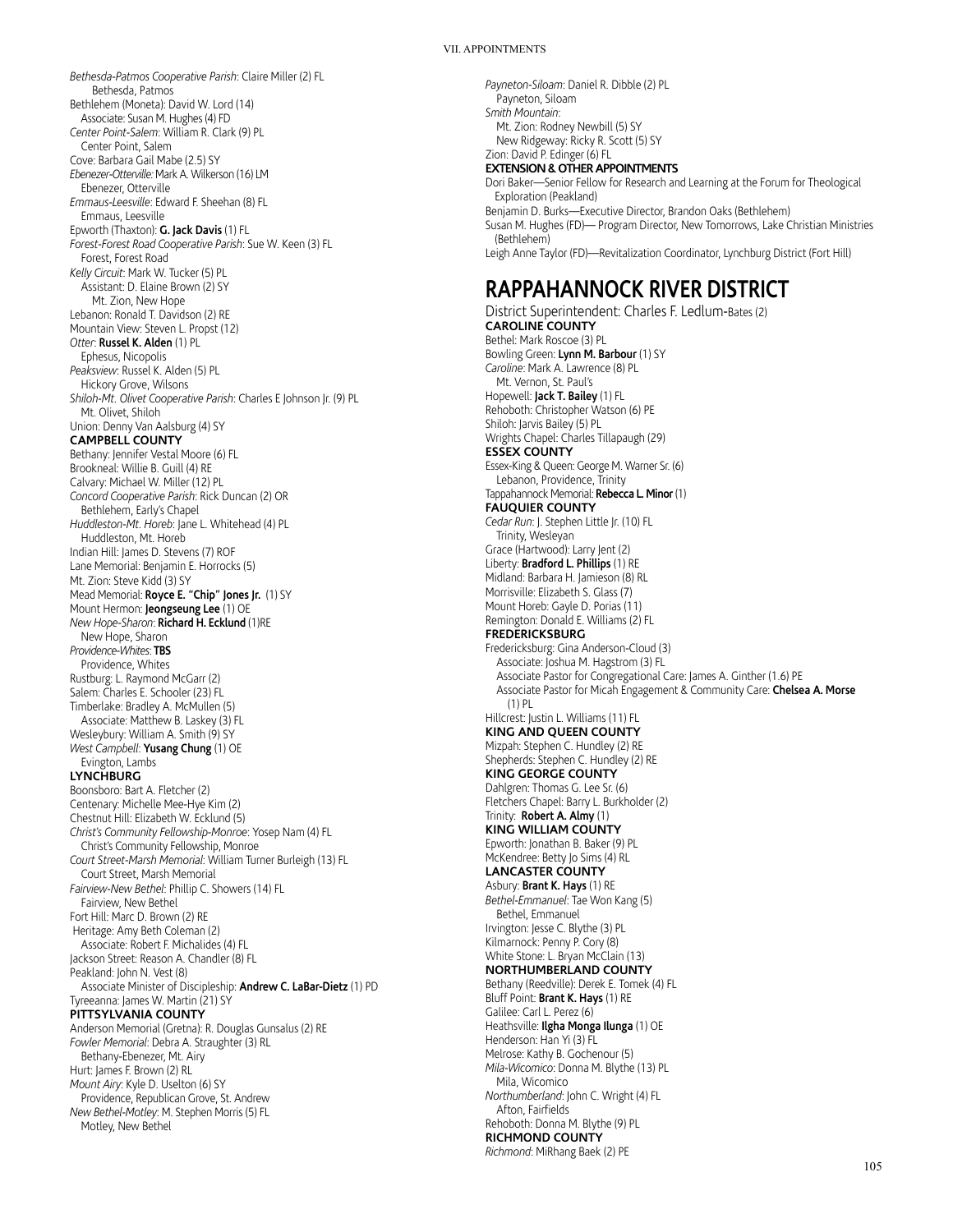Saint Peter's: Yun Chol Kim (3)

Calvary, Hopewell, Oakland Warsaw: **Terry K. Eum** (1) FL **SPOTSYLVANIA COUNTY** Eastland: Craig A. Muffley (10) Peace: Scott D. Hopkins (4) *Shady Grove-Olivet*: Hae Rin Lawson (9) Olivet, Shady Grove Tabernacle: James G. O'Quinn (3) Wilderness Community: **Kang Uk Lee** (1) Zion: Barry R. Blakley (3) PL **STAFFORD COUNTY** Andrew Chapel: Thomas L. Swingle (6) PE Antioch: Wilhelmina "Mina" Sumpter (3) RE Ebenezer: Robert D. Lough (4) Associate: Monica T. Reynolds (2) Falmouth: Kenneth P. Woodie (2) PL New Hope: Robin BeMiller (2) PE Regester Chapel: **Lyle E. Morton** (1) Saint Matthias: Bert Cloud (3) Salem: Kenneth P. Woodie (2) PL **WESTMORELAND COUNTY** Andrew Chapel: Kevin F. Elmore (6) PE *Carmel-Coles Point*: Robert W. Gochenour (5) Carmel, Coles Point Colonial Beach: Stephen Kwang-Hoon Lee (4) Ebenezer: Rebecca L. Rumburg (8) Edgewater: Jon B. Davis (8) PL Grace (Oak Grove): Michael Liskiewicz (3) SY *Montross*: David C. Lagerveld (3) RE Lebanon, Providence **EXTENSION & OTHER APPOINTMENTS** Caitlin Delamar (FD)—Staff Member, Camp Don Lee James A. Ginther (PE)—Clinical Pastoral Education, Hunter Holmes McGuire VA Medical Center Chelsea A. Morse (PL)—Community Engagement Navigator, Micah Ecumenical Ministries, Inc. (Fredericksburg)

Gayle D. Porias—Dir. of Heartwood Ministries (Mount Horeb) Mark A. Roscoe (PL)—Director of Crossroads Mission Center **DIACONAL, DEACONESS & HOME MISSIONER**

**RICHMOND DISTRICT**

Dir. of Youth and Young Adult Min.: Amy L. Crisp (5) FD

Education (Fredericksburg)

District Superintendent: **Hyo J. Lee** (1) **CHESTERFIELD COUNTY** Asbury Memorial: R. Jason Elmore (5) PL Beulah: Donald D. Gibson (4) Associate: Jonathan F. Poarch (3) PE Bon Air: **Michel Q. Mayton** (1) Mount Pisgah: Robert E. Cooper (9)

New Life: Michael T. Maxwell (13) Providence: Derrick Parson (6) Associate: **Ronald White** (1) PL Saint Luke's: Lisa K. Sykes (10) Saint Mark's: Francis T. Cooper (6) Sherbourne: **Archana Samuel** (1) PL Woodlake: Gordon K. Pruitt (6) Associate: **Joshua E. Dalton** (1) FL **GOOCHLAND COUNTY** Bethel: **James M. Detmer** (1) FL Corinth: James E. Lavender Jr. (3) RE St. Matthew's: Mark Montgomery (2)

**HANOVER COUNTY**

Enon: ReNe'e R. Teague (7) Forest Grove: Linda E.F. Crabbs (8) Kenwood: Elizabeth A. Nordan (2) PE Lebanon: R. Spencer Broce (16) Mechanicsville: **Amy Wolz Johnson** (1) Mount Hermon: **Joseph Maslanka** (1) SY New Song: Chad M. Herndon (13) Prospect: **Joseph Maslanka** (1) SY

Duncan Memorial: **Michael P. Kendall** (1) Associate: Joshua A. McCauley (4) FL Dunns Chapel: William R. Freeman (9) RE

Susan Lewandowski (DC)—GED Instructor, Rappahannock Area Regional Adult

Shady Grove: John J. Kelchner Jr. (11) Shiloh: Sarah G. Sealand (7) *West Hanover*: Owen M. Taylor (3) FL Beaverdam, Rouzies Chapel **HENRICO COUNTY** Brookland: Richard "Dickie" Coffey (4) PL Chamberlayne Heights: Linda Driver Ray (7) Christ: Nancy E. Robinson (2) FD Corinth: Teresa S. Smith (2) Discovery: J. Adam Sowder (4) Associate: **Pamela Anderson** (1) PL Minister of Community Discipleship and Youth: Hannah Bryn (1) OP Fairmount: **Eunji Kim** (1) PL Good Shepherd: T. Bryson Smith (3) Associate: Lisa M. McGehee (11) FD Associate: Raja Samuel Kirubakaran (2) OE Associate for Children, Family, and Outreach: **Renee K. Delgado** (1) PD *Greenwood-Laurel Park*: Josette Franklin (2) OF Greenwood, Laurel Park Highland Springs: Douglas E. Crockett (10) OE Lakeside: Mark V. Rooks (4) Laurel Hill: **Hyeon Ho Lee** (1) River Road: Darcey G. Johnson (6) Saint Andrew's: Denise B. Watkins (2) FL Shady Grove: Christina R. McLain (4) Associate: Anne B. 'Beanie' Kelley (6) FL Skipwith: T. Todd Smith (5) Trinity: Larry E. Lenow (8) Associate: Hung Su Lim (2) Minister of Discipleship: Judith Clegg Oguich (21) FD Welborne: F. Elizabeth Givens (9) Willis: **David C. Torrence** (1) RE Worship and Praise: Timothy J. Kirven (10) FL Associate: **Hikisha Harris** (1) PL **LOUISA COUNTY** Gum Spring: Dan Chinhyo Kim (2) **NEW KENT COUNTY** Providence: William H. John Jr. (7) **POWHATAN COUNTY** Powhatan: Karen B. Hittel (2) **RICHMOND** Asbury (Church Hill): **Lynda D. Moore** (1) RE Belmont: Larry J. Cochran (10) Associate: Julio Serrano-Perez (8) PL Boulevard: Andrew B. Willson (2) Calvary: Kurtis A. Knobel (3) OR Centenary: Matthew D. Bates Jr. (10) Minister with Young Adults: Andrew B. Willson (2) Central: **Shayne V. Estes** (1) Emmaus at Stratford Hills: Chul Ki Kim (8) Ginter Park: Dennis C.M. Lipke (9) RE Huguenot: **James C. Sprouse Jr.** (1) RE Ramsey Memorial: Claudia H. Stallings (3) Associate: Norma E. Aguilar (14) PL Reveille: **Peter M. Moon** (1) Associate: Stephen A. Coleman (11) FL Dir. of Adult Discipleship: Kelley Lane (7) FD Walmsley Boulevard: Delano P. Douglas (2) FL Wesley Memorial: Rodney M. Hunter (35) RE Westhampton: Christina Haga Turner (12) Westover Hills: Donna C. Holder (11) **EXTENSION & OTHER APPOINTMENTS** Caitlyn Fox Bailey—Chaplain, VCU Health Systems (Westover Hills) Lindsey M. Baynham—Director, Center for Clergy Excellence, Virginia Conference (Boulevard) Lorena E. Beach (PE)—Spiritual Care Coordinator, Heartland Hospice Care (Shady Grove, Mechanicsville) Christopher M. Bennett—Senior Facilitator and Consultant, The Spark Mill (St. Matthew's) Sandra Bottoms— Ministry Consultant for Christian Formation, Chester Presbyterian Church Florence F. Brooks—Director of Pastoral Services, Cedarfield (Bon Air)

David E. Carl Jr.-Ex. Dir. of Spiritual Care & Education, Atrium Health, Charlotte, NC and On Loan: Pastor, Big Spring UMC, WNC Conference (River Road)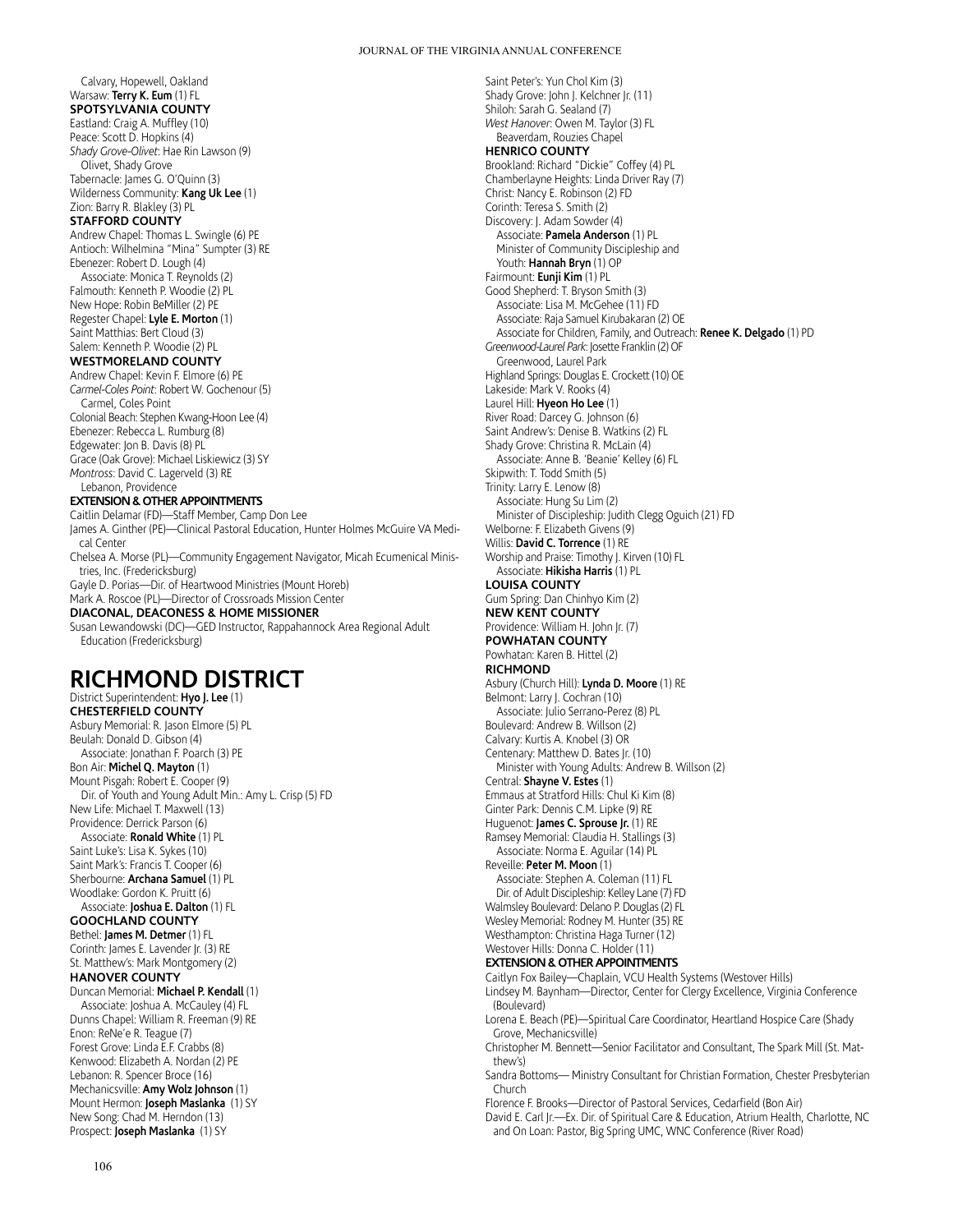### VII. APPOINTMENTS

Jonathan D. Fuller (PD)—Assistant Director of Residence Life at Randolph-Macon College (Boulevard)

Katie B. Anthony Gooch—Director, Pace Center at VCU (Boulevard)

Kendra D. Grimes—Chaplain, Randolph-Macon College (Duncan Memorial)

Lynda W. Harding (FD)—Chaplain, Hospice of Virginia (Welborne) Donna C. Holder— Life/Professional Coach, Holder Coaching and Consulting LLC

(Westover Hills)

- M. Jan Holton— Associate Professor of the Practice of Pastoral Theology and Care, Duke University Divinity School (Reveille)
- Seungsoo "RJ" Jun—Conference Associate Director of Serving

Virginia A. Lee (FD)—Associate Professor of Christian Education and Dir. of Deacon Studies, Garrett-Evangelical Seminary (Reveille)

- Meredith L. McNabb—Assoc Dir, Lake Inst Faith & Giving, Indiana Univ. (Boulevard) Steven J. Summers-Director of Connectional Ministries
- Crystal Sygeel—Director of Hospitality Ministries, Union Presbyterian Seminary (Good Shepherd)
- Joseph Torrence (FD)—Dir. of Development/Cameron Gallagher Foundation (St. Matthew's)
- Dorothee Tripodi—Dir. of Supervised Ministry and Vocational Planning (Richmond)/ Adjunct Assistant Professor, Supervised Ministry, Union Presbyterian Seminary (Westover Hills)

**DIACONAL, DEACONESS & HOME MISSIONER**

Diane V. Hassell (DC)—Outreach Ministries (Mount Pisgah)

# **ROANOKE DISTRICT**

### District Superintendent: **J. Douglas Forrester** (1) **BEDFORD COUNTY**

Mays Memorial: Melanie D. Franklin (5) PL Parrish Chapel: Mark W. Tucker (2) PL

Assistant: D. Elaine Brown (2) SY Three Oaks Fellowship: Robin L. Colwell (2) RE

### **BOTETOURT COUNTY**

Andrew Chapel: Morris A. Bennett (15) RE *Buchanan*: W. Douglas Mitchell (8) FL

Lithia, Trinity *Eagle Rock*: W. Raysor Sandifer (18) RL Eagle Rock, Glen Wilton, Shiloh

Ebenezer: Melanie D. Franklin (5) PL Fincastle: Kwangmin Shin (2) FL Saint Mark's: Justin S. White (4)

### **CRAIG COUNTY**

*Foothills*: Rodney Longmire (7) SY Hebron, Mt. Pleasant, Pierce Chapel *New Castle*: Charles R. Stacy (4)

Bethel, New Castle **FLOYD COUNTY**

*Floyd Parish*: Darren E. Landon (13) FL Copper Hl, Havens Chpl, Huffville, Stonewall Mt. Elbert: TBS

**FRANKLIN COUNTY**

Boones Mill: James R. Rodden (5) Mount Olivet: Jeffery T. White (3) PL **GILES COUNTY**

Newport-Mt. Olivet: Morris V. Fleischer (13) FL *Pembroke*: E. Russell Gresham IV (3) First, Mt. Lebanon

### **MONTGOMERY COUNTY**

Asbury (Christiansbg): Ryan M. Schaeffer (2) Belview: Laura Beth G. Howell (2) PL Blacksburg: **Bradley S. Dulaney** (1)

Associate: Jennifer L. Fletcher (4) Associate: **Amanda H. Newman** (1) Calvary (Christiansbg): Sebert W. Rorrer (19) RE Crockett Springs: Brenda Sternfeld (2) PL Fieldstone: Ryan M. Schaeffer (3) Goodwin Mem.: **Logan T. Hollenbeck** (1) PL Halls: Brenda Sternfeld (7) PL Lafayette: **Sean L. Hall** (1) SY Mt. Tabor: Kenneth D. Farrar (11) PL Park: **Bland S. Newman** (1) SY Prices Fork: Michael Hill (7) SY St. Paul (Christiansbg): Moonsup Paul Song (6) Trinity (Christiansbg): Russell Shepherd (9) PL Wesley Memorial: Russell Shepherd (2) PL White Memorial: Herbert C. Williams Jr. (13)

**ROANOKE**

Fairview: **James R. Rodden** (1)

Grace: Robert L. Haley (4) RE Greene Memorial: **Joanna M. Paysour** (1) Huntington Court: Jeffrey D. Wilson (11) Raleigh Court: **Philip M. Waltz** (1) RE Saint Paul: **Marilyn A. Heckstall** (1) South Roanoke: Craig C. Newman (3) Southview: Warren R. Carswell (5) Trinity: Joanna M. Paysour (2) West End: **Benjamin F. Lockhart Jr.** (1) RL Windsor Hills: Douglas B. Paysour (6) Woodlawn: John B. Snyder (7)

### **ROANOKE COUNTY**

Bonsack: J. Randall McMillen (5) *Catawba Circuit*: Scott Robertson-Gouge (5) OR Catawba, McDonalds Mill, Shiloh Cave Spring: Lauren C. Lobenhofer (2) Minister of Discipleship: Timothy S. Craft (4) FD

Lawrence Memorial: Terry A. Ross (10.5) RL

Locust Grove: **Logan T. Hollenbeck** (1) PL Mount Pleasant: Robert G. Stutes (8) OR

Northview: Douglas R. Sasser Jr. (4)

Rockingham Ct: Nathan Colwell (3) FL

Thrasher Memorial: Walter B. Failes Jr. (10)

Associate: Seong Jae Jo (2) PE

### **SALEM**

Calvary (Salem): Jason L. Bryant (6) FL Central: Bryan K. Buckles (6) First: Alan T. Combs (4) Associate: Jeffrey L. Dorsey (24) **EXTENSION & OTHER APPOINTMENTS** Stephen Darr—Campus Ministry Dir., Community College Ministries (Blacksburg) Christopher R. Donald—Chaplain Vanderbilt University (Blacksburg) Bret-Ashton G. Gresham—Director/Campus Minister, Wesley Foundation at VA Tech (Blacksburg)

Emily Turner (FL)—Student, CPE Residency, Duke Medical Center, Durham (Bonsack)

### **STAUNTON DISTRICT** District Superintendent: **James H. Carey Jr.** (1)

**ALLEGHANY COUNTY** Alleghany: Shannon P. Cox (8) SY *Callaghan*: Nancy A. Palmer (5) FL Fletcher Chapel, Hoke Chapel *Epworth-Mountain Valley*: Jonathan S. Greer (3) FL Epworth, Mountain Valley *Iron Gate*: Joseph Rose (2) LM Iron Gate, Longdale, Walton Mem. *Mt. Pleasant-.S. Covington*: Yun Goo Kang (4) OE Mt. Pleasant, South Covington *Potts Valley*: David C. Brown (19) FL Humphrey's, Persinger Mem., Pinnell **AUGUSTA COUNTY** Bethlehem: David R. Boger (2) RE Calvary: David F. Vaughan (3) Associate: C. Jenelle Watson (2) PL *Churchville Cooperative Parish*: Lester W. Kennedy III (6) FL Glossbrenner, Saint James Fishersville: Baesick "Peter" Choi (2) Goshen: Co-pastor: Don Duty (3) SY Co-pastor: **Mary Pysell** (1) LM Greenville: James A. Bollinger (3) FL Jollivue: Carrie D. Moffitt (2) PL *Lyndhurst-Oak Hill*: Michael W. Harrington (2) FL Lyndhurst, Oak Hill McKinley: Donald L. Long (21) RE Mint Spring: **Deborah D. Washer** (1) FL St. Paul's (Craigsville): **David W. Breeden** (1) RE Assistant: **Cody Adkins** (1) SY *Shenandoah*: Reginald A. Early (6) RL Asbury, Community, Lawson, Randolph St. Sherando: **David A. Rash** (1) RE West Augusta: Mark A. Reuter (3) RE **BATH COUNTY** *Bath*: **Sangjung Lee** (1) OE

Burnsville, Eden, Starr-Bolar, Va. Chapel *Hot Springs*: Namseok "Andrew" Baek (3) OE Ashwood, Emory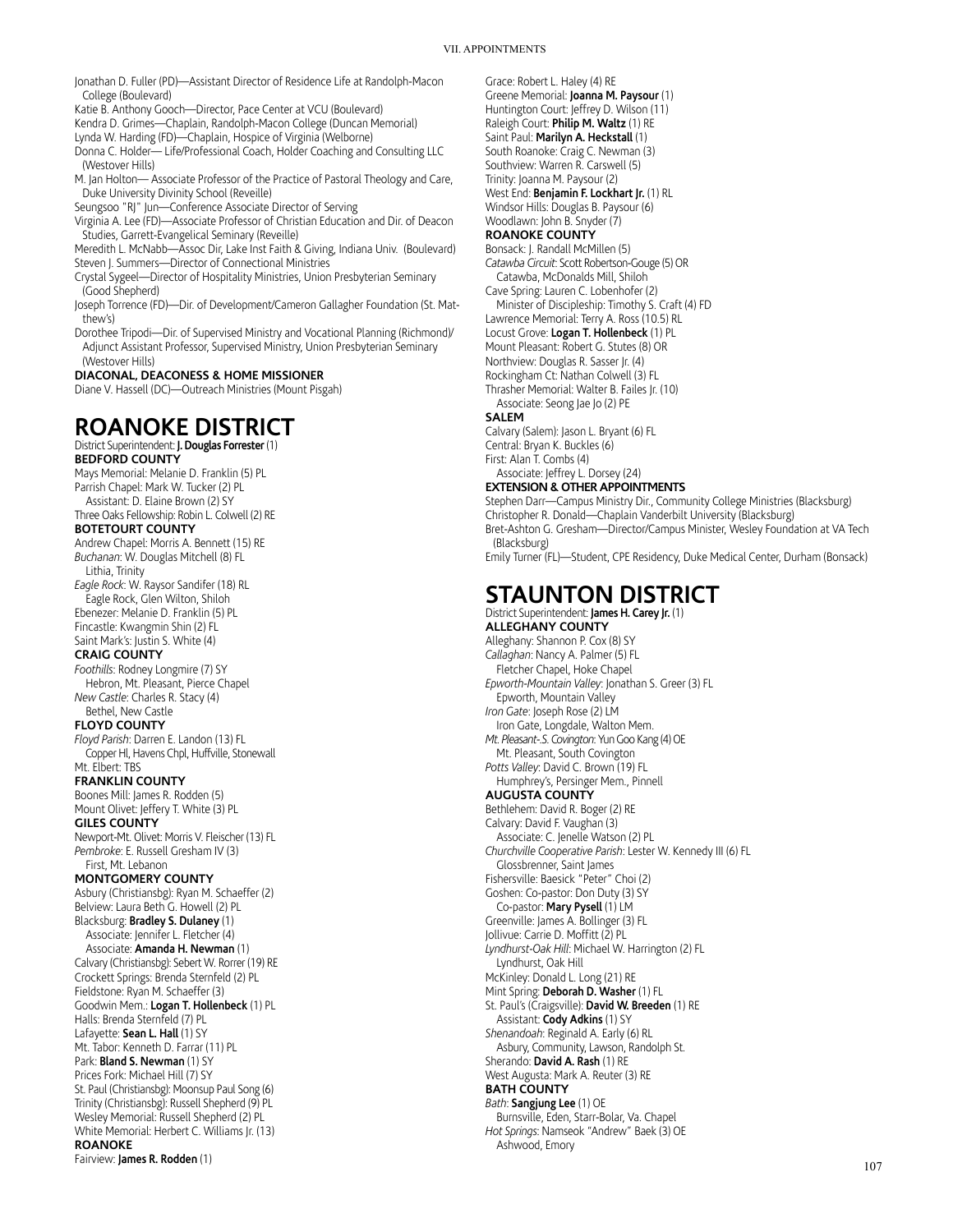### **BOTETOURT COUNTY**

Mount Olivet: Doris T. Hedrick (9) RL **BUENA VISTA** People United in Christ: Danta Thompson (7) SY Saint John's: Louis H. Caddell (4) OR **CLIFTON FORGE** Central: **Marion R. Sortore** (1) FL

### **COVINGTON** *Christ's Cooperative Parish*: **J. Gregory Kropff** (1) FL Christ, Parrish Court

Granbery Memorial: Sung Woon Yoo (2) Mt. Carmel: Douglas E. Hollenbeck (19) FL **HIGHLAND COUNTY**

*Blue Grass*: W. Andre Crummett (21) FL Blue Grass, Hightown *McDowell*: Walter W. Westbrook (2) RE Doe Hill, McDowell, McKendree, Totten *Monterey*: Bobbi Jo Gardner (7) SY Asbury, Green Hill, Monterey

### **LEXINGTON**

Trinity: Joseph J. Cailles (5) **ROCKBRIDGE COUNTY** *Collierstown*: William D. Bearden (3) FL

Collierstown, Mt. Horeb Ebenezer: Jody Lipham (4) SY *Fairfield*: **Nona F. Allen** (1) FL Emory, Fairfield Marvin: R. Michael Long (7) SY *Rockbridge*: Lucy Jackson Hughes (7) RL

Beth Horon, Elliott's Hill, Mt. Zion

### **STAUNTON**

Central: Won H. Un (8) Cherryvale: Vivian M. Utz (2) FL Christ: Jesse M. Moffitt (2) PE Marquis Memorial: Elizabeth von Trapp Walker (3) Saint John's: Charles H. Cole Jr. (4) Saint Paul's: **Ryan S. Oswald** (1) *Staunton-Grottoes*: John D. Benson (8) SY Augusta Street, Mt. Moriah, Mt. Tabor

### **WAYNESBORO**

Basic: **Matthew W. Jones** (1) RE Associate: **José F. Colón-Hernandez** (1) OE Glovier Memorial: Janet C. Knott (3) RA Main Street: **Joseph A. Shoop** (1) Pleasant View: Eric Strother (8) SY Saint Mark's: Kevin W. Haynes (3) **EXTENSION & OTHER APPOINTMENTS** Nathan P. Anderson (PD)—Medical School, Pittsburgh, PA (Central) Paul J. Ritter (FL)—Chaplain, Keen Mountain Correctional Center (Fairfield) Valerie W. Ritter—On Loan: Honaker-Elk Garden UMC, Holston

Norman G. Tippens (RE)—Pastor, Wesley Memorial UMC, NC Conf. (Trinity, Lexington)

# **WINCHESTER DISTRICT**

District Superintendents: Sarah Calvert, Victor Gomez, Charles Ledlum-Bates **CLARKE COUNTY** *Boyce-Millwood-White Post*: Harry G. Neidig (4) PL Boyce, Millwood, White Post Crums: David Graves (2) OE Duncan Mem. (Berryville): James M. Smith (4) Marvin Chapel: Kenneth K. Patrick (18) RE *Paris Mountain*: Karen D. M. Adams (16) RL Mt. Carmel, Providence Chapel **FAUQUIER COUNTY** Cool Springs: **Alan "Wayne" Fricke** (1) SY *Linden-Markham-Marshall Co-op. Parish*: **John F. Rowe** (1) FL Linden, Markham, Marshall *Middleburg-Rectortown Co-op. Parish*: Steven W. Weedling (5) Middleburg, Rectortown St. Mark's: **Cynthia A. Rainger** (1) PL **FREDERICK COUNTY** Brucetown: Susan G. Catlett (4) FL Burnt Factory: C. Steven Melester (15) AM *Cedar Grove*: Penny L. Wilson Jr. (3) RE

Little Mountain, Mt. Pleasant Emmanuel: San Kang (2) OE

*Fairview-Refuge*: Laetitia Schoeman (5) FL Fairview, Refuge Grace (Middletown): W. Clay Knick (5) Hites Chapel: Mary Lock (2) Howard Chapel: Anthony A. Wadsworth (8) RE Kernstown: Aaron W. Fitch (7) Macedonia: **Keith E. Ritchie** (1) *Mount Olive-Relief*: **Kathleen W. Haynes** (1) Mount Olive, Relief *North Frederick*: John Lock (2) Rest, White Hall *Old Bethel-Welltown Cooperative Parish*: **D. Chad Hrbek** (1) FL Old Bethel, Welltown *Pleasant View*: Mike Pettry (2) FL Mt. Pleasant-Lamps, Mountain View *Redland-Gainesboro Cooperative Parish*: **J. Robert Schoeman** (1) Gainesboro, Redland Round Hill: Larry E. Craddock (3) Shockeysville: **TBS** Stephens City: **Bass M. Mitchell** (1) *Wesley Chapel-Pine Grove*: Philip H. Brumback (7) RL Pine Grove, Wesley Chapel **LOUDOUN COUNTY** Agape (Purcellville): Alphonso L. Irving (4) FL Bethany (Purcellville): Joshua S. King (4) Bethel: Hyunsik Kang (2) OE Evergreen: A. Mark Mrini (2) Harmony (Hamilton): Debra R. Lucas (3) Leesburg: James N. Wishmyer (14) Dir. of Connect Ministres: Heather L. Wray (5) FD *Loudoun*: Cynthia Rainger (2) PL Unison, Upperville, *Mt. Olivet-Mt. Pleasant*: Stephen King (2) Mt. Olivet, Mt. Pleasant *Mt. Zion-Willisville Chapel Co-op. Parish*: Tracey Lyons (4) PE Mt. Zion (Hamilton), Mt. Zion (Leesburg), Willisville Chapel Rehobeth: Hyunsik Kang (2) OE Round Hill: Daniel A. Wray (5) *Short Hill*: **Bradley "Ralph" Carver** (1) PL Ebenezer, Hillsboro *West Loudoun*: **Pamela J. Baldwin** (1) RL Bluemont, Roszell Chapel **WARREN COUNTY** Bethel: John T. Stelzl (3) PL Front Royal: Terry L. Clark (4) Howellsville: **A. Wayne Fricke** (1) SY John Wesley: John T. Stelzl (4) PL *Reliance-Ridings Chapel*: **Andy L. Brock** (1) Reliance, Ridings Chapel Riverton: C. Marc Roberson (7) *Warren*: Sherry L. Waddell (8) FL Asbury, Bennetts Chapel, Limeton **WINCHESTER** Braddock Street: G. Kirk Nave (9) Associate: **Ahnna Lise Stevens-Jennings** (1) FL First: **Sean C. Devolites** (1) *Greenwood-Market Street*: Keiko T. Foster (4) Greenwood, Market Street *John Mann–Wesley Co-op. Parish*: **Matthew Barcon Borbor** (1) OE John Mann, Wesley Montague Avenue: **Leah A. DeLong** (1) RE **EXTENSION & OTHER APPOINTMENTS** B. Justin Allen—Assistant VP for Student Life, Dean of Spiritual Life, and Director of the Institute for Church Professions, Shenandoah University (Braddock Street) Sara E. Pugh Montgomery—On Loan: Pastor, Coweta First UMC, Muskogee District, OK Conference (Braddock Street)

Joshua R. Orndorff—Chaplain, Randolph-Macon Academy (Riverton) Cynthia I. Zirlott (FD)—Protestant Chaplain, United Campus Ministry, Frostburg State University (Secondary appt.: Frostburg UMC; Charge Conference: First)